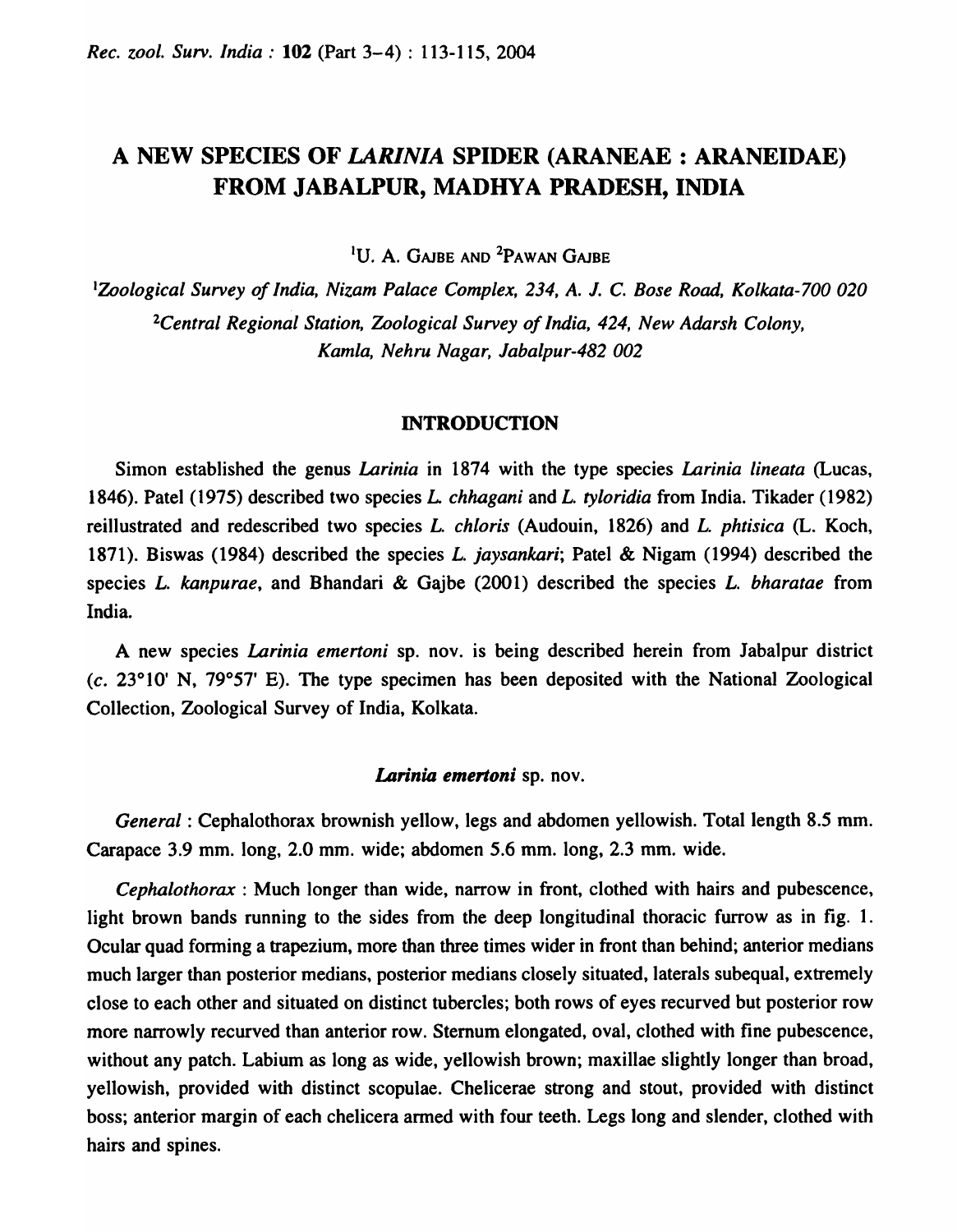

Fig. 1·3. *Larinia emertoni* sp. nov. I. Dorsal view of female, legs omitted. 2. Epigyne. 3. Internal genitalia